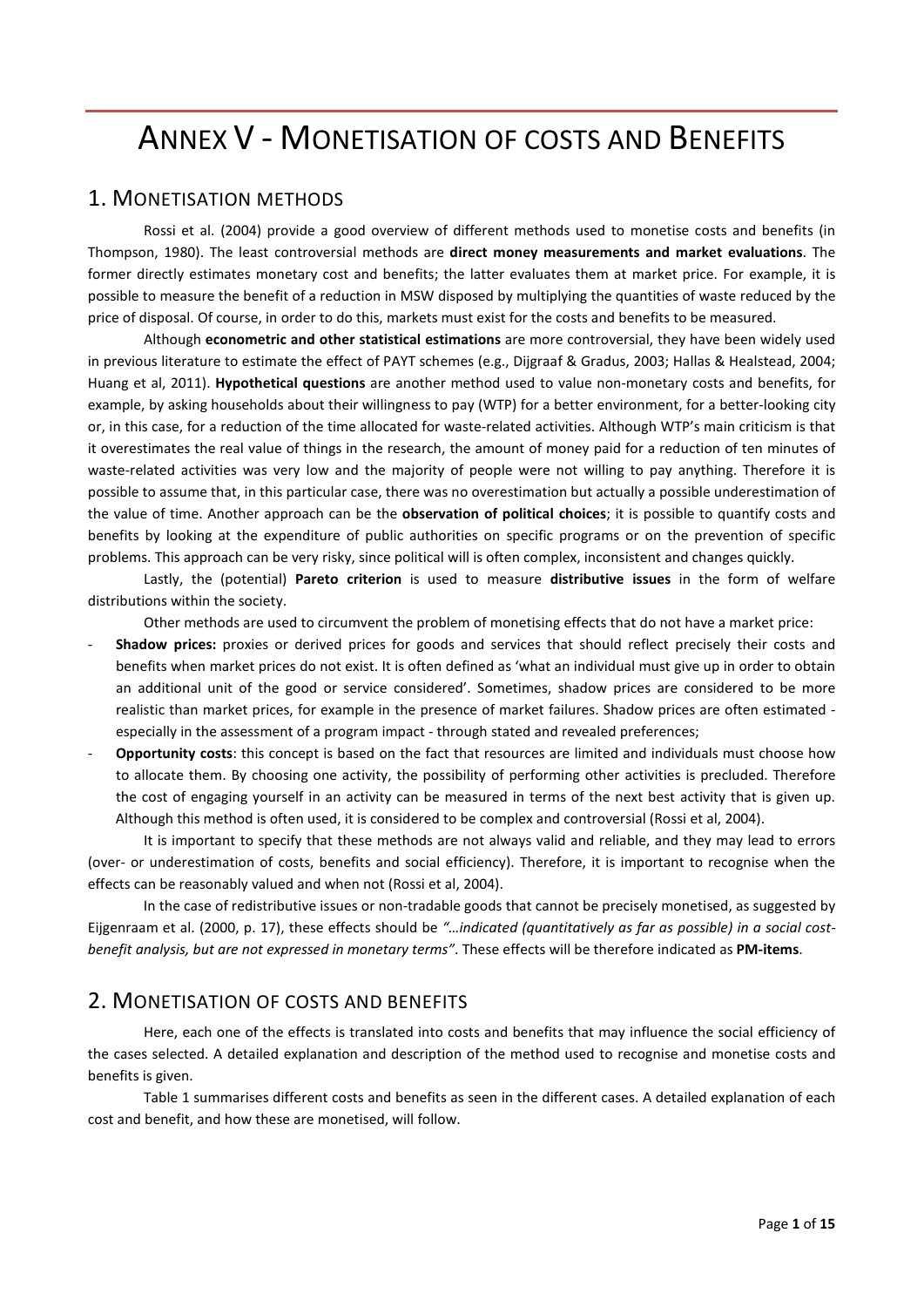| <b>COSTS</b>                                       | <b>BENEFITS</b>                                      |
|----------------------------------------------------|------------------------------------------------------|
| MSW collection costs:                              | Waste to Energy (WTE)                                |
| Residual                                           |                                                      |
| Recyclables                                        |                                                      |
| Bulky                                              |                                                      |
| MSW disposal costs:                                | Profits from recyclable materials                    |
| Residual                                           |                                                      |
| Recyclables                                        |                                                      |
| Bulky                                              |                                                      |
| Administrative and equipment costs                 | Equity in paying for the service (Alt 1 and 2) (PM+) |
| Environmental costs:                               |                                                      |
| From collection                                    |                                                      |
| From disposal (incineration)                       |                                                      |
| Illegal dumping and waste tourism:                 |                                                      |
| Enforcement costs                                  |                                                      |
| Environmental costs                                |                                                      |
| Households time and costs'                         |                                                      |
| Distributive issues: Families with babies and low- |                                                      |
| income (Alt 1 and 2) (PM-)                         |                                                      |
| Discounting and other costs                        |                                                      |

#### **TABLE 1: OVERVIEW OF COSTS AND BENEFITS**

It is important to consider that the scarcity of benefits presented in table 1 is mainly due to two factors. Firstly, some of the benefits have been accounted as a reduction in costs. For example, the introduction of a PAYT scheme may have the benefit of decreasing the total costs for MSW management. This benefit is not shown in the benefit column, but is reflected in lower costs for collection and disposal of residual waste. Moreover, since less waste is collected and disposed with a PAYT scheme, the environmental quality increases. This benefit is not stated as an environmental benefit, but as a reduction of environmental costs. Secondly, this problem is also related to the program's nature. The collection and disposal of MSW is a public service, which usually presents more costs than benefits and rarely has a positive balance. Moreover, the main source of income in all municipalities is the taxes paid (either on waste or on general income). These are not taken into account, since they constitute a redistribution and not a net increase in welfare.

# 2.1 COSTS

**.** 

**Collection costs** for residual, recyclable, organic and bulky waste include, for example, costs of employees and vehicles (depreciation, fuel, and maintenance). These costs, among others, depend on the collection system in use (centralised or kerbside) and on the frequency of collection. Some differences in the collection of these three types of waste can be recognised: residual waste is collected only from kerbside or centralised containers and cannot be disposed in Ecocentres; recyclables are collected both from centralised containers<sup>[1](#page-1-0)</sup> and Ecocentres open to every citizen of the municipality; organic waste is only collected in Ecocentres. Finally, for bulky waste, two possibilities exist: they can be delivered to Ecocentres by the households themselves, or specific days can be set for kerbside collections by the municipality. Of course, if recyclables and bulky waste are disposed by households in Ecocentres and not in centralised bins or kerbside on specific days, this may decrease the collection costs for the municipality but increase cost and time for the households.

Since the municipality is responsible for the collection and transportation of waste, these costs can be directly measured by asking the different municipalities about their expenses (to ascertain a direct money measurement). A very practical alternative is to retrieve these costs from the annual waste census (see Repubblica e Canton Ticino, 2011). This census already presents separate data on quantities and costs for collection of different types of waste. Both methods are used and the results compared, in order to reduce data collection errors.

<span id="page-1-0"></span> $^1$  Usually these differentiate residual waste from, glass, paper and aluminum. The degree of availability of glass, paper of aluminum vary among and within municipalities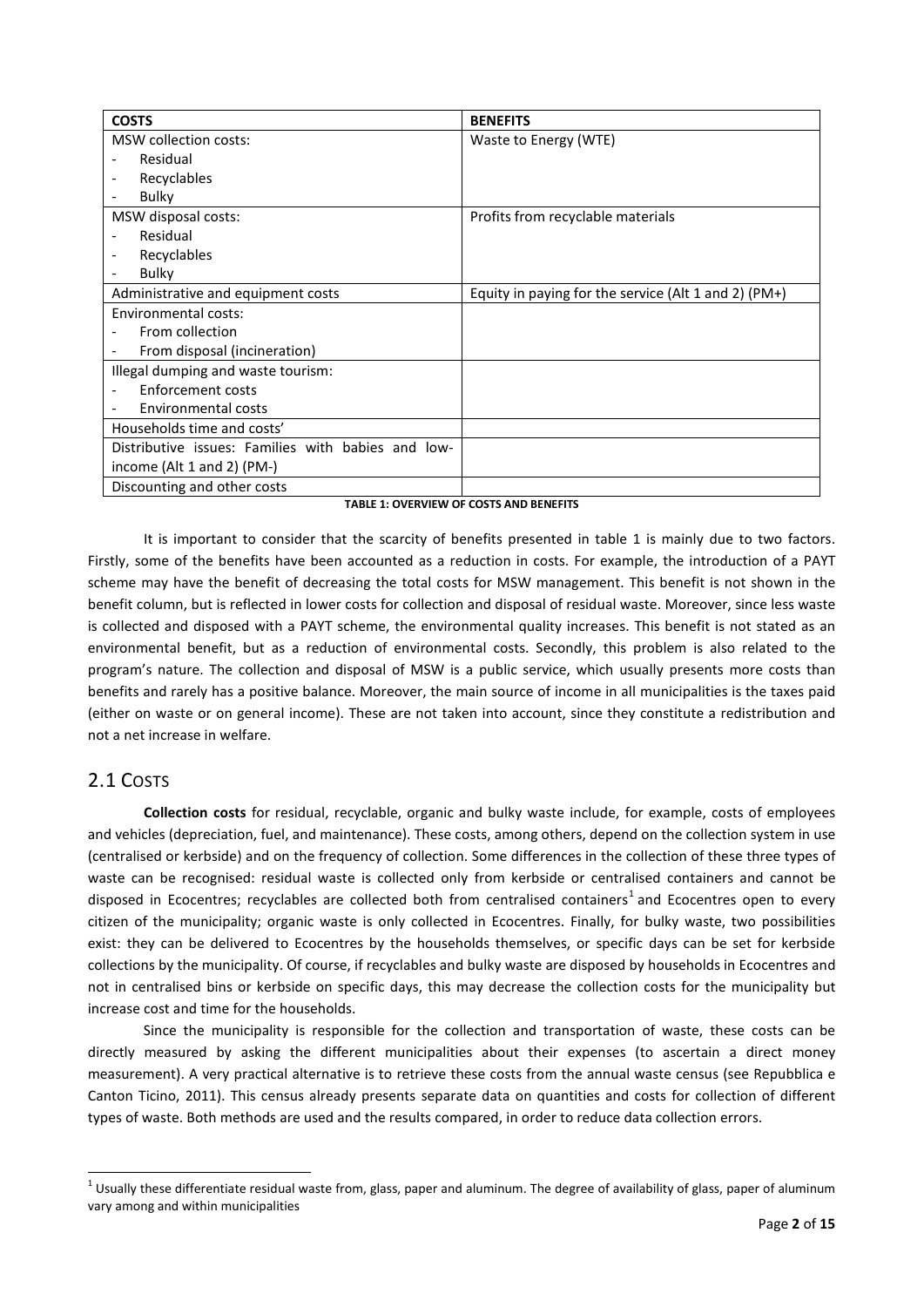In terms of **disposal costs** for residual, recyclable, organic and bulky waste, the easiest to measure are the costs for disposing residual and bulky waste - they only involve payments to the incinerator company. It is important to point out that, from the beginning of [2](#page-2-0)010, the Azienda Cantonale dei Rifiuti (ACR)<sup>2</sup> was assigned to manage the new incinerator at Giubiasco. In this way, the MSW that was previously disposed in another canton is now disposed directly in Ticino. This permitted an important reduction in the price fixed for the disposal of waste - from 258.70 CHF/t (without VAT) in 2009, to 175 CHF/t (without VAT) in 2010 (DFE, 2010)<sup>[3](#page-2-1)</sup>. As stated by the Dipartimento Federale dell'Economia (DFE), this has had a positive impact on the income statement of the municipalities - in total, 9 million Swiss Francs can be saved (DFE, 2010, p. 1). Some municipalities corrected their taxes on MSW according to the lower price applied by the ACR, while others kept them constant<sup>[4](#page-2-2)</sup>. This is an important factor to take into account, since the reduction in the price for disposing waste may result in an increase in MSW produced by households if the price change is reflected in lower taxes for households.

Organic waste is usually disposed in specific composting areas where it is transformed into fertiliser. These specific areas are managed by municipal/regional public authorities (e.g., forestry department), or by private companies (ACR, 2012). These costs may therefore vary a lot among municipalities.

Disposal costs for recycling materials are the most challenging to measure because of the diversity of the materials. For example, recyclable materials such as aluminium, metals, paper and glass are sold for a profit; the costs of plastic P.E.T. disposal are not influential for the municipality, since they are supported by private companies who sell them. Treated wood is disposed at the expense of the municipality (Ing. Di Gianfrancesco, 2013a).

To measure the disposal costs of all types of waste, it is possible to use several techniques. Firstly, it is possible to measure directly these costs within the municipalities through specific questions. Secondly - at least for residual and bulky waste - the weight in tons produced can be multiplied by the price set by public authorities (175 CHF/ton) (market evaluation). Again the cantonal waste census provides ready-to-use data, thus saving time.

**Administrative and equipment costs:** these include all remaining costs related to the functioning of the WMS, for example costs to purchase bags, to pay for employees responsible to sell bags, to maintain equipment (e.g., scale systems or containers), to pay for accounting and secretary works, etc. These costs can be measured directly by specific questions to the municipalities. The limitation here is that, very often, these costs are included into the collection and disposal costs and are not accounted for in a separated manner. For example, within the data about costs for collection and disposal from the census, depreciation and personnel costs are already included. This has also been confirmed by one of those responsible for the cantonal census (Zulliger, 2013), who stated that the costs of the employees and the amortization of vehicles and equipment are included in the general costs of collection and disposal. Therefore, they are not accounted separately within the CBA, but are included within collection and disposal costs. When possible, some qualitative indication of the extent of these administrative costs - or if they have increased or decreased after the introduction of a PAYT scheme (alternative 1 and 2) - is also given.

**Environmental costs:** although in recent years many studies have monetised environmental costs and benefits, especially involving CO<sub>2</sub> emissions<sup>[5](#page-2-3)</sup>, this practice is still largely debated. It is, for example, possible to easily measure and quantify the impact of CO<sub>2</sub> emitted by the incineration of non-recyclable waste on the environment. Consider that 1 ton of waste burned results in 0.7 to 1.2 tons of  $CO_2$  emitted (IPCC, 2000); if we apply the price of £65 per ton of CO<sub>2</sub><sup>[6](#page-2-4)</sup>, it is easy to understand that the impact on the environment can be monetised as between £45.5 and £78 per ton of waste. This estimate has been found to be very different from the actual measure (Chen & Lin, 2010). Moreover, it is very challenging to understand the quantities, the impact on the environment of other substances emitted, and their monetary value. In order to measure these quantities, taking into account that quantities of substances emitted may depend a lot on the technology adopted in the incinerator, specific questions for the ACR that manage the incinerator of Giubiasco have been developed. These questions aim to understand the quantities of pollutants emitted by a ton of non-recyclable waste, as well as the electricity and heat produced (see section 2.2). In order to monetise the impact of different substances, shadow prices are used. In the literature, several studies at a

1

<span id="page-2-0"></span><sup>&</sup>lt;sup>2</sup> Independent entity founded by public authorities that is responsible of managing the MSW collection and disposal as well as the regional incinerator.

<span id="page-2-1"></span> $3$  A maximum price of 185CHF/t has been fixed by law (art. 24 LACR).

<span id="page-2-2"></span> $4$  14 on 29 modify the taxes on a study of the DFE (2010).

<span id="page-2-3"></span> $<sup>5</sup>$  See for an example Hogg et al. (2006a, b).</sup>

<span id="page-2-4"></span> $<sup>6</sup>$  See Watkiss et al. (2005), in Hogg (2006b).</sup>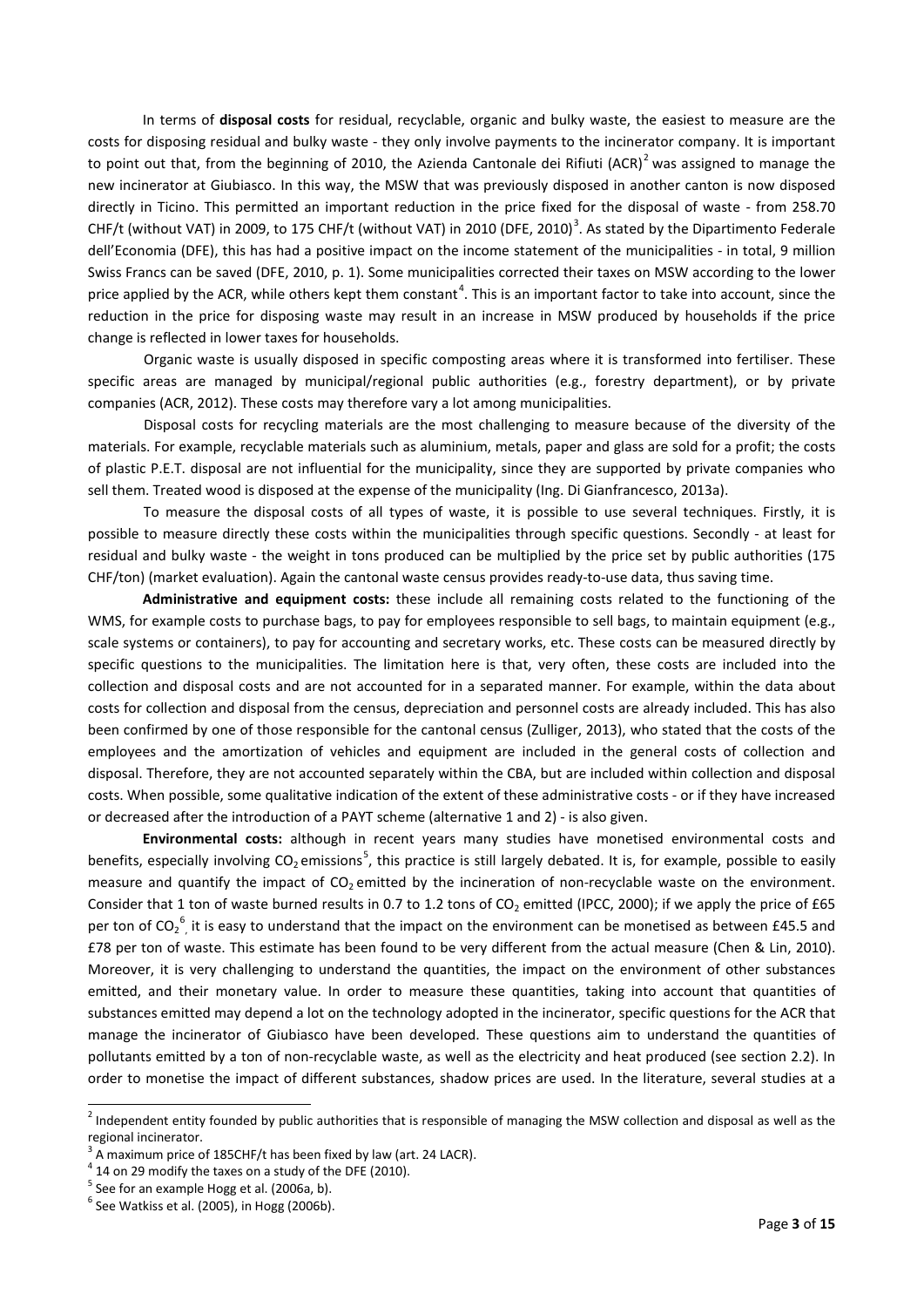European level have measured the impact of incinerator emissions in terms of abatement or damage costs. Dijgraaf & Vollebergh (2003) took into account both direct and indirect, private and environmental costs, and estimated social costs of incineration as 79 Euros per ton for net private costs and 17.57 Euros for net environmental costs. Despite this study providing a good overview of environmental costs of incineration, these are not used since it was not possible to exactly identify the costs and quantities of the different substances emitted, but only the total cost into air or water. Moreover, incinerators built nowadays have much lower emissions than those built 10 years ago, because of technological progress. Therefore, using data from the study of Dijgraaf & Vollebergh (2003) based on data from 2000 may lead to an overestimation of the quantities emitted, and therefore of costs. Assumptions about energy and material functions are also very time- and place-specific; therefore they may not reflect the local reality. Last but not least, the shadow prices on which environmental costs are calculated are based on abatement costs. In order to reflect (at least partially) the impact on human health, it was important to use shadow prices based on damage costs and not on abatement costs.

De Bruyn et al. (2010) estimated emission costs, both abatement and damage, in different European countries. Figure 1 summarises the impact for average emissions based on the damage costs for EU-27 countries. These damage costs are time- and place-specific, and must be adjusted. The EU countries in which damage costs have been estimated (including Switzerland, and therefore Ticino) have different population densities, income levels and costs of living. For this reason, these estimated costs must be adjusted for income differences.

The adjusted values can be calculated by the following equation:

#### $Xp = X_E (Yp / Y_E) \beta$

where  $X_F$  is the original value,  $Y_F$  *is* the income level of the country or region selected in the research and *Yp* is the income level of the country from which the values are transferred. In case the income levels are not available, then per capita GDP at parity purchase power (PPP) level can be used. Lastly *ß* is the income elasticity of X for the environmental goods in question. This is always less than 1; usually an income elasticity of 0.85 is used for environmental quality (de Bruyn et al, 2010).

Taking into account all the parameters, the equation will be as follows<sup>[7](#page-3-0)</sup>:

# *Xp = XE (29.324 / 32.761)0.85 [8](#page-3-1)*

This formula is used to calculate the value transfer of each of the relevant emissions from incineration. The emissions included are: dioxins, furan,  $CO_2$ ,  $N_2O$ ,  $SO_2$ ,  $CH_4$ ,  $NO_x$ ,  $NH_3$ , and other heavy metals (see IPCC, 2000).

1

<span id="page-3-0"></span> $<sup>7</sup>$  For more information about value transfers see NEEDS, 2007.</sup>

<span id="page-3-1"></span><sup>&</sup>lt;sup>8</sup> Data in dollars year 2008, retrieved from World Bank, 2012 (Y<sub>p</sub>= 42.915 Y<sub>E</sub>=47.946 have been exchanged in euro at the average exchange rate of 2008 (USD/EUR: 0.6833, retrieved from: fxtop.com)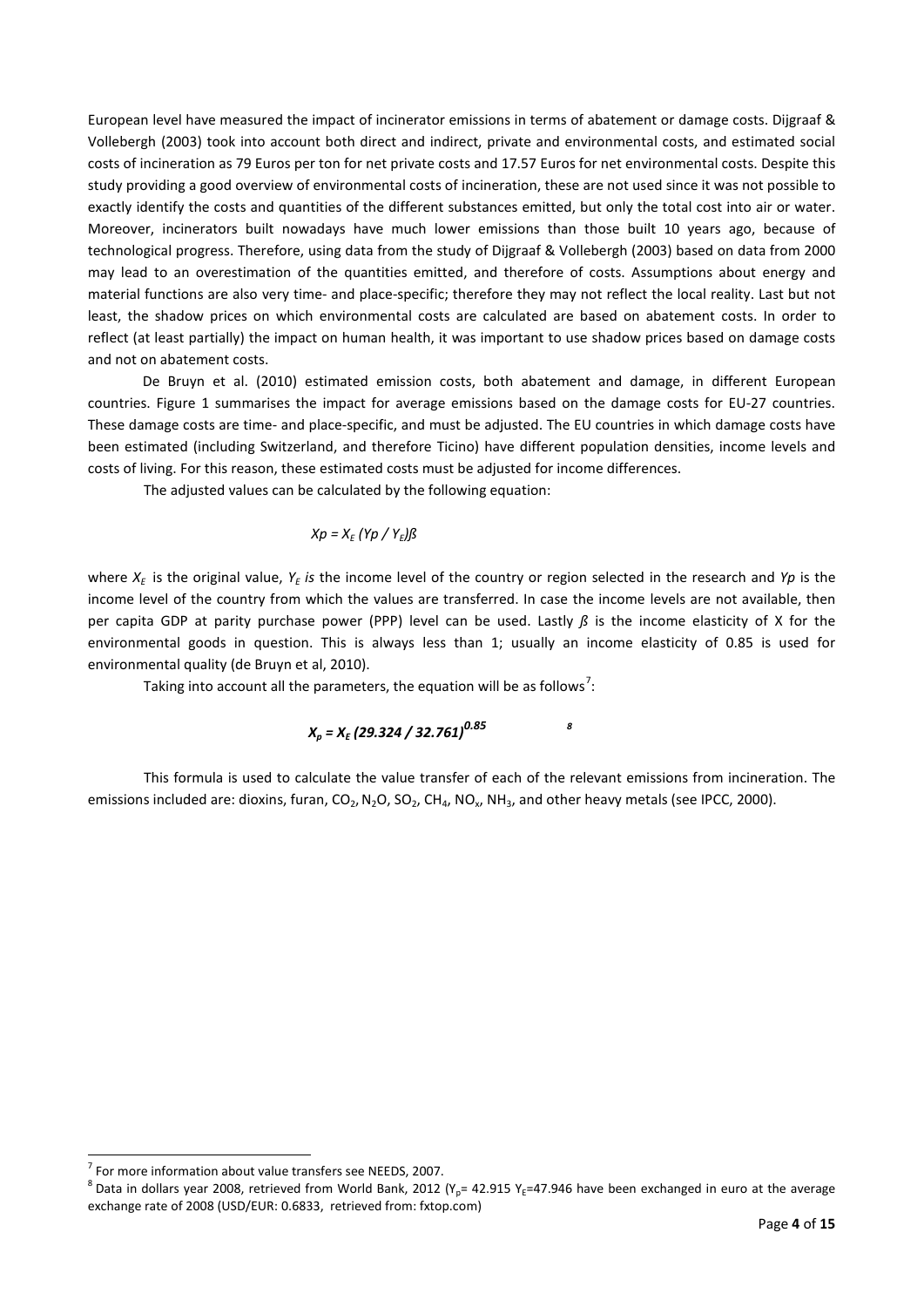|                                 | Human health | Ecosystems | <b>Crops and</b><br>buildings | <b>Total</b> |
|---------------------------------|--------------|------------|-------------------------------|--------------|
| CO <sub>2</sub>                 | 0.00487      | 0.0201     |                               | 0.0250       |
| CH <sub>4</sub>                 | 0.122        | 0.503      |                               | 0.625        |
| $N_2$ O                         | 1.45         | 6.00       |                               | 7.45         |
| <b>CFC-11</b>                   | 62.4         | 95.6       | 1.25                          | 159          |
| <b>CFC-12</b>                   | 103          | 219        | 1.31                          | 324          |
| <b>CFC-113</b>                  | 67.8         | 123        | 1.34                          | 192          |
| CFC-114                         | 84.3         | 201        | 1.25                          | 287          |
| CFC-115                         | 52.6         | 148        | 0.75                          | 202          |
| HCFC-22                         | 12.8         | 36.4       | 0.05                          | 49.2         |
| <b>Halon-1211</b>               | 350          | 38.0       | 3.17                          | 391          |
| NO <sub>x</sub>                 | 7.87         | 1.30       | 0.480                         | 9.64         |
| 50 <sub>2</sub>                 | 8.73         | 0.254      | 0.263                         | 9.25         |
| NH <sub>3</sub>                 | 13.0         | 4.69       | $-0.220$                      | 17.5         |
| <b>NMVOC</b>                    | 1.29         | $-0.097$   | 0.227                         | 1.42         |
| P (manure)                      |              | 0.0890     |                               | 0.0890       |
| P (fertiliser)                  |              | 0.0947     |                               | 0.0947       |
| P (from STP)                    |              | 1.78       |                               | 1.78         |
| PM <sub>10</sub> (particulates) | 22.6         |            |                               | 22.6         |
| PM <sub>2.5</sub> (particulates | 33.8         |            |                               | 33.8         |
| <b>Dioxins</b>                  | 5.09E07      |            |                               | 5.09E07      |
| As (arsenic)                    | 728          |            |                               | 728          |
| Cd (cadmium)                    | 115          |            |                               | 115          |
| Cr (chromium)                   | 18.2         |            |                               | 18.2         |
| Ni (nickel)                     | 3.16         |            |                               | 3.16         |
| Pb (lead)                       | 383          |            |                               | 383          |
| CH <sub>20</sub>                | 0.275        |            |                               | 0.275        |
| Uranium-235 (air) <sup>48</sup> | 1.16E09      |            |                               | 1.16E09      |
| Uranium-235 (water)             | 1.27E08      |            |                               | 1.27E08      |

**FIGURE 1: SHADOW PRICES OF EMISSIONS IN THE EU-27 IN 2008 BASED ON DAMAGE COSTS (EURO PER KG)[9](#page-4-0) (SOURCE: DE BRUYN ET AL, 2010)**

Considering what is stated above and the answers from the ACR, **environmental costs of disposal** have been calculated as follows. Firstly, it needs to be considered that the incinerator of Giubiasco emits pollutant materials of three forms:

- Gaseous emissions, emitted into the atmosphere by two flues of 55m and include particulate matter (PM), sulphur dioxide (SO<sub>2</sub>), carbon monoxide (CO), Nitrogen oxides (NO<sub>x</sub>), hydrochloric acid (HCl), Ammonia (NH<sub>3</sub>), hydrogen fluoride (HF), Lead (Pb), Zinc (Zn), Mercury (Hg), Cadmium (Cd), Dioxins and furans;
- Liquid residues from the treatment of smoke and ashes;

**.** 

- Solid residues, including waste (which go to landfill), washed ashes (which go to landfill), and sewage hydroxides (residues resulting from the treatment of liquid waste).

As stated by the ACR, one ton of waste burned in the incinerator at Giubiasco produces 6,000m<sup>3</sup> of gases, and 63 litres of water (ACR, 2012 and 2013). Therefore with the waste burned in 2011 amounting to 154,924 tons, the emissions generated by the incinerator were 929,544,000  $m<sup>3</sup>$  of gases and 9,760,212 litres of waste water.

In order to measure the pollution for which each municipality was responsible, the amount of non-recyclable waste produced by the municipality is multiplied by 6,000  $(m^3)$ , in order to obtain emissions into the air and by 63 litres, in order to obtain emissions of water. Lastly, the shadow prices are used in order to monetise the total

<span id="page-4-0"></span> $9$  A more comprehensive list of substances and their damage impact can be found on Annex J of de Bruyn et al. 2010.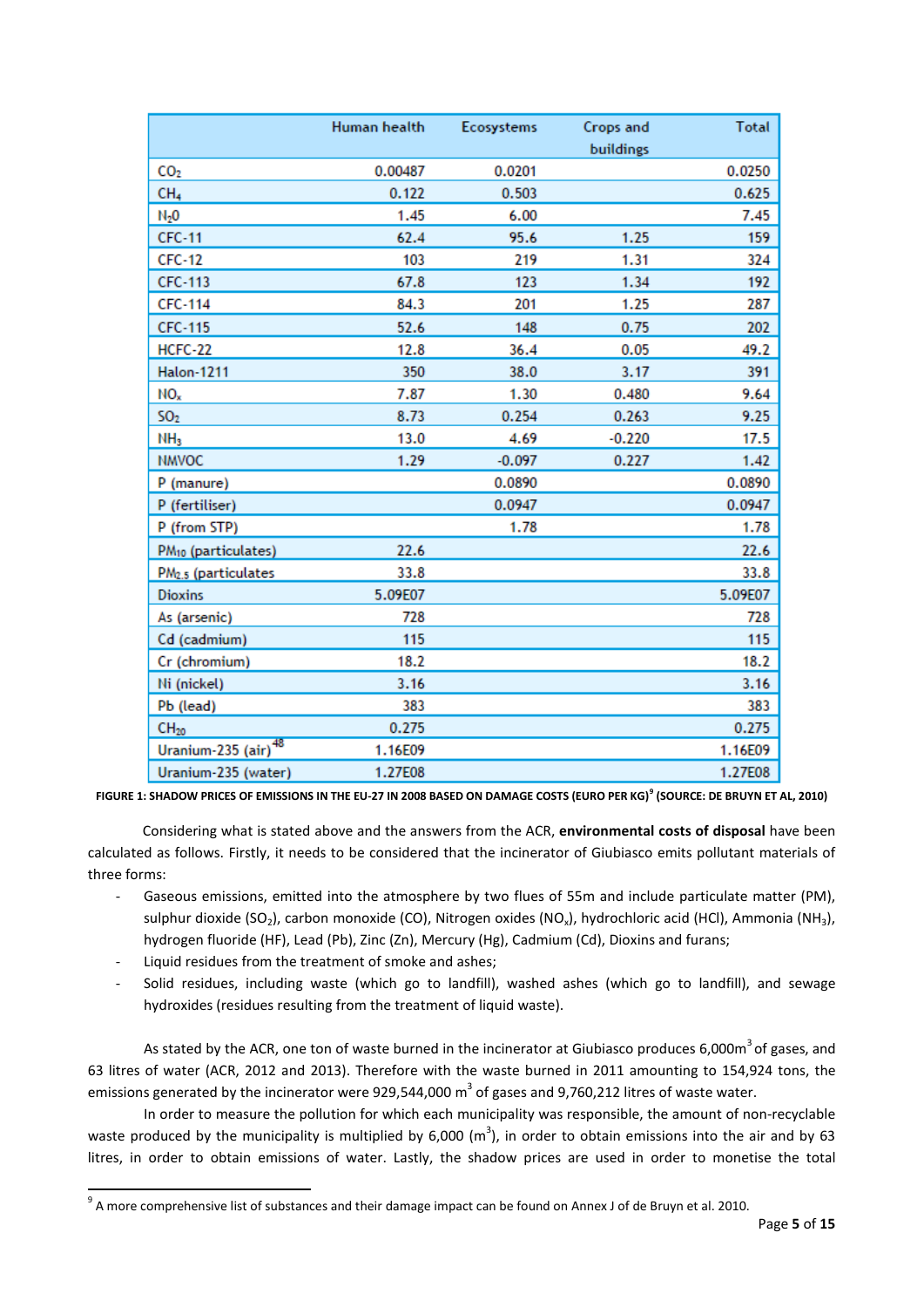emissions for each pollutant. Table 2 shows the measured emissions of pollutants into the air from both flues, and table 3 shows the pollutants released into the water.

| Pollutant (mg/ $m3$ )                                    | Flue 1 | Flue 2 | <b>Total</b> | <b>Adjusted Shadow</b><br>Price $(CHF/kg)^{10}$ |
|----------------------------------------------------------|--------|--------|--------------|-------------------------------------------------|
| Total Particulate (PM)                                   | 0.0001 | 0.012  | 0.0121       | 31.67                                           |
| Sulphur oxides<br>(as<br>SO <sub>2</sub> )               | 3.48   | 2.58   | 6.06         | 12.96                                           |
| Oxides of nitrogen (as<br><b>NOx, NO2)</b>               | 24.30  | 24.30  | 48.6         | 14.85                                           |
| inorganic<br>Gaseous<br>chlorine compounds<br>(as HCl)   | 0.11   | 0.14   | 0.25         | 6.04                                            |
| and<br>Ammonia<br>ammonium<br>compounds (NH3)            | 0.10   | 0.03   | 0.13         | 24.52                                           |
| Substances<br>org.<br>gaseous (as<br>total<br>carbon, C) | 0.01   | 0.04   | 0.05         | 3.55                                            |
| Carbon<br>monoxide<br>(CO)                               | 7.11   | 6.28   | 13.39        | 0.03                                            |
| Mercury (Hg)                                             | 0.0006 | 0.0005 | 0.0011       | 1,5416.98                                       |
| Cadmium (Cd)                                             | 0.0006 | 0.0007 | 0.0013       | 177.99                                          |
| $\text{Zinc}(\text{Zn}) + \text{lead}(\text{Pb})$        | 0.09   | 0.108  | 0.198        | 571.83                                          |
| Dioxins + Furans                                         | 0.014  | 0.008  | 0.022        | 71,338,611.97                                   |
| Fluorine Composites<br>$(HF)^{11}$                       | 0.07   | 0.02   | 0.09         | 43.05                                           |

**TABLE 2: POLLUTANTS' COMPOSITION OF GASEOUS EMISSIONS (SOURCE: ACR, 2012)**

Water is used to clean the ashes, and smokes are treated before released into the river. The amount of water released into the river is on working days 5m<sup>3</sup>/h. Considering 246<sup>[12](#page-5-2)</sup> working days and 8 hours of activity a day, the total amount of water in one year is 9,840 m<sup>3</sup>. Dividing the annual quantity of water by the annual waste disposed it is possible to obtain the total  $m^3$  of water needed to treat 1 ton of waste, and therefore quantify the municipality contribution. 0.063  $m^3$  (or 63 litres) of water are used for each ton of waste burned in the incinerator.

| Pollutant (mg/l)       | <b>Total emissions</b> | <b>Adjusted Shadow Price</b><br>$(CHF/kg)^{13}$ |
|------------------------|------------------------|-------------------------------------------------|
| <b>DOC</b>             | 2.2                    |                                                 |
| Cadmium (Cd)           | 0.01                   | 6.95                                            |
| Chromium (Cr)          | 0.02                   | 0.03                                            |
| Mercury (Hg)           | 0.0001                 | 1,342.67                                        |
| Nickel (Ni)            | 0.02                   | 4.72                                            |
| Lead (Pb)              | 0.03                   | 11.81                                           |
| Copper (Cu)            | 0.02                   | 0.0059                                          |
| Zinc (Zn)              | 0.1                    | 2.25                                            |
| Ammonia nitrogen (NH4- | 5.8                    | 38.96                                           |
| N)                     |                        |                                                 |
| Nitrous oxide (NO2-N)  | 0.152                  | 14.85                                           |
|                        |                        | - - -- -- - - -                                 |

**TABLE 3: POLLUTANTS' COMPOSITION INTO WATER (SOURCE: ACR, 2012)**

1

<span id="page-5-0"></span><sup>&</sup>lt;sup>10</sup> This value has been adjusted for income and the 2013 average euro/CHF exchange rate of 1.22835 has been applied in order to translate the values.<br><sup>11</sup> Average of different fluorine composites' damage costs

<span id="page-5-3"></span><span id="page-5-2"></span><span id="page-5-1"></span> $^{12}$  365 days in one year minus 104 weekends and 15 holidays (Dipartimento Federale dell'Economia, 2013).<br><sup>13</sup> This value has been adjusted for income and the 2008 average euro/CHF exchange rate of 1.54 has been applied translate the values since these are already expressed in the literature as euros, 2008.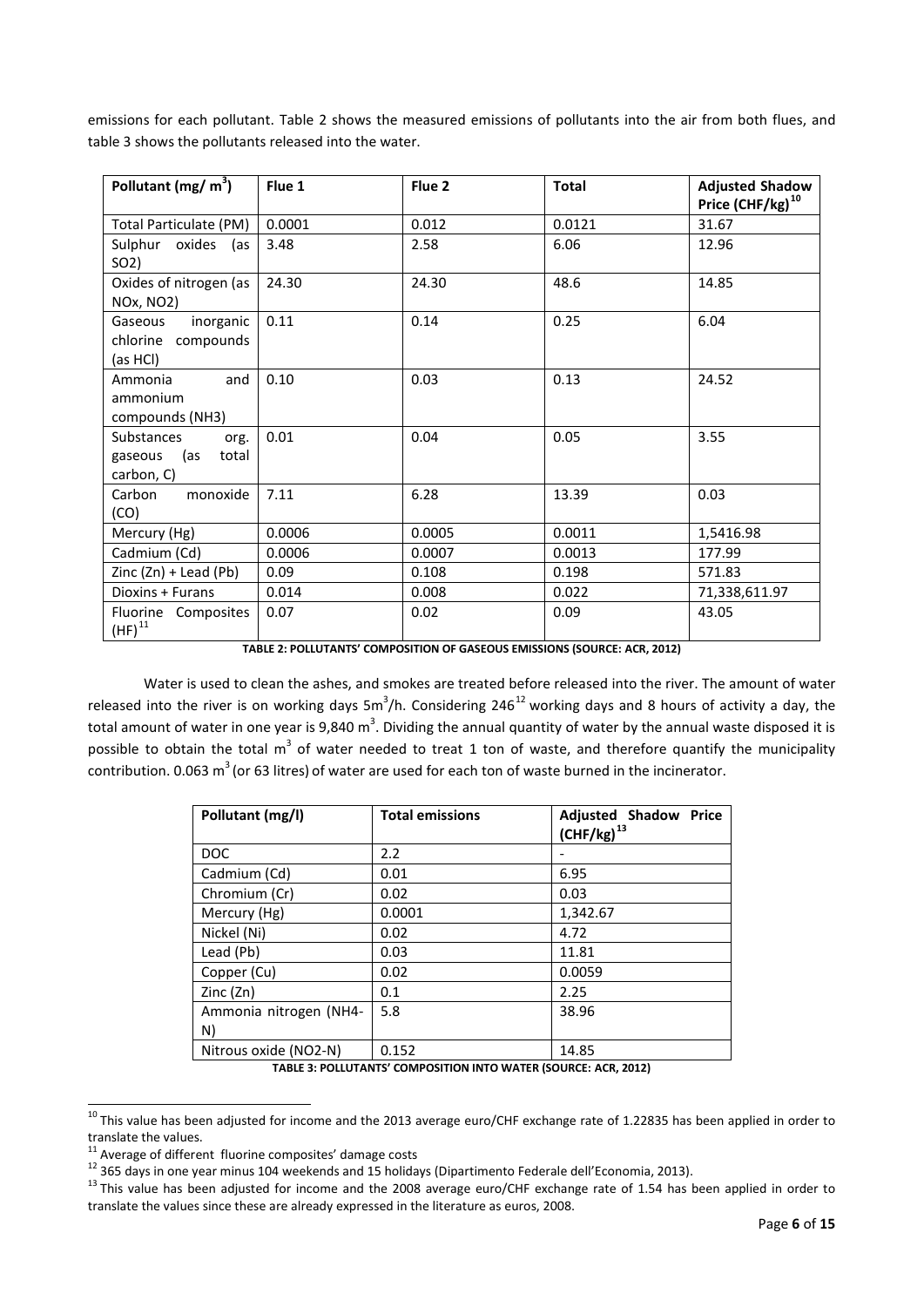It is known that the ashes from the incinerator of Giubiasco are brought to a specially built landfill in Lostallo (Canton Graübunden) for disposal (sorting and depositing). Unfortunately, data - both on quantities of ashes produced and quantities of pollutants in the ashes - were not available. Proxies from the literature were not available or not detailed enough. Therefore the environmental impact from ashes cannot be estimated and is not taken into account.

Moreover, since some of the pollutants of the same class have been accounted together, the highest shadow price is applied to the entire group in order to monetise the environmental costs (i.e., NOx and NO2).

We do not consider the emissions created when materials are recycled for several reasons: 1) since different materials are recycled with different methods it is practically impossible, especially taking into account the time and resources given, to have a representative estimation of such emissions; 2) if we considered that the same product would have been produced with virgin materials and as a consequence the emissions will be higher, we should calculate the difference in order to understand the effect - either negative or positive - of recycling against producing from virgin materials.

In order to account for **environmental costs from MSW's collection,** both questions in interviews and previous literature are used. It is important to know from the municipality which and how many trucks are used, how many litres of gasoline have been consumed, and how many kilometres have been travelled in one year. Most of the municipalities had complete data - except for Caslano, which outsourced its collection system to a private company. The next step was to be able to measure the emissions of pollutants per litre or kilometre of each truck.

Emissions of heavy duty vehicles, also within the normative EURO, are calculated using g/Kwh. Since the municipalities were not able to provide exact measures of emissions or consumption in g/Kwh, but only total litres of diesel consumed and kilometres travelled, these need to be translated in order to address the impact of waste collection on the environment. Unfortunately, it is not possible to convert Kwh into kilometre or litres of consumption; there are many variables (the exact weight of the truck, the times that the truck stopped and the type of streets, etc). Therefore, to calculate the impact of trucks' emissions on the environment, table 4 (provided by Volvo trucks) is used since it is already translated into g/litres and provides a good overview of all the EURO-standard emissions for heavy duty vehicles. The emissions are calculated according to the emission standard on a fully loaded truck (i.e., 40 tons). The table provides a good proxy for the calculation of emissions - even for other brands and types of truck, since they all need to comply with the EURO normative and therefore will have very similar emissions.

| Typical values, based on certification measurements, for the<br>more common Volvo engines, with EU certification diesel fuel<br>[g/litre fuel] |             |               |                            |                      |                      |               |
|------------------------------------------------------------------------------------------------------------------------------------------------|-------------|---------------|----------------------------|----------------------|----------------------|---------------|
|                                                                                                                                                | Law<br>from | Volvo<br>from | NO <sub>x</sub><br>q/litre | <b>PM</b><br>g/litre | <b>HC</b><br>g/litre | CO<br>g/litre |
| Typical                                                                                                                                        | 1980        |               | $58 + 5$                   | $4+2$                | 6±2                  | $8+3$         |
| Euro 0                                                                                                                                         | 1990        | 1987          | 41-44                      | $1.5 - 1.7$          | $1.5 - 1.8$          | $3-6$         |
| Euro 1                                                                                                                                         | 1993        | 1991          | 28-32                      | $0.2 - 0.6$          | $0.5 - 1.2$          | $2 - 8$       |
| Euro 2                                                                                                                                         | 1996        | 1993          | 25-28                      | $0.2 - 0.5$          | $0.4 - 1.0$          | $1 - 7$       |
| Euro 3, D6, 180-220                                                                                                                            | 2001        | 2000          | 18                         | 0.35                 | 1.3                  | 2.6           |
| Euro 3, D6, 250                                                                                                                                | 2001        | 2000          | 18                         | 0.25                 | 1.3                  | 2.6           |
| Euro 3, D7, 250                                                                                                                                | 2001        | 2000          | 18                         | 0.25                 | 0.4                  | 2.3           |
| Euro 3, D7, 290-310                                                                                                                            | 2001        | 2000          | 18                         | 0.30                 | 0.4                  | 2.3           |
| Euro 3, D9, 260                                                                                                                                | 2001        | 2001          | 18                         | 0.30                 | 0.8                  | 2.3           |
| Euro 3, D9, 300                                                                                                                                | 2001        | 2001          | 18                         | 0.35                 | 0.8                  | 2.3           |
| Euro 3, D9, 340-380                                                                                                                            | 2001        | 2001          | 19                         | 0.30                 | 0.8                  | 2.4           |
| Euro 3, D12, 340-420                                                                                                                           | 2001        | 2000          | 19                         | 0.25                 | 0.8                  | 2.4           |
| Euro 3, D12, 460                                                                                                                               | 2001        | 2001          | 20                         | 0.35                 | 0.4                  | 2.5           |
| Euro 3, D12, 500                                                                                                                               | 2001        | 2001          | 20                         | 0.30                 | 0.4                  | 2.5           |
| Euro 3, D16, 550                                                                                                                               | 2001        | 2003          | 17                         | 0.25                 | 0.8                  | 2,7           |
| Euro 3, D16, 610                                                                                                                               | 2001        | 2003          | 17                         | 0.25                 | 0,8                  | 3,9           |
| Euro 4                                                                                                                                         | 2006        | 2005          | 13                         | 0,10                 | 0,04                 | 1,0           |
| Euro 5                                                                                                                                         | 2009        | 2005          | 7                          | 0,10                 | 0,00                 | 1,2           |

**TABLE 41: EMISSIONS OF TRUCKS ACCORDING TO DIFFERENT STANDARDS (SOURCE VOLVO TRUCKS, 2013)**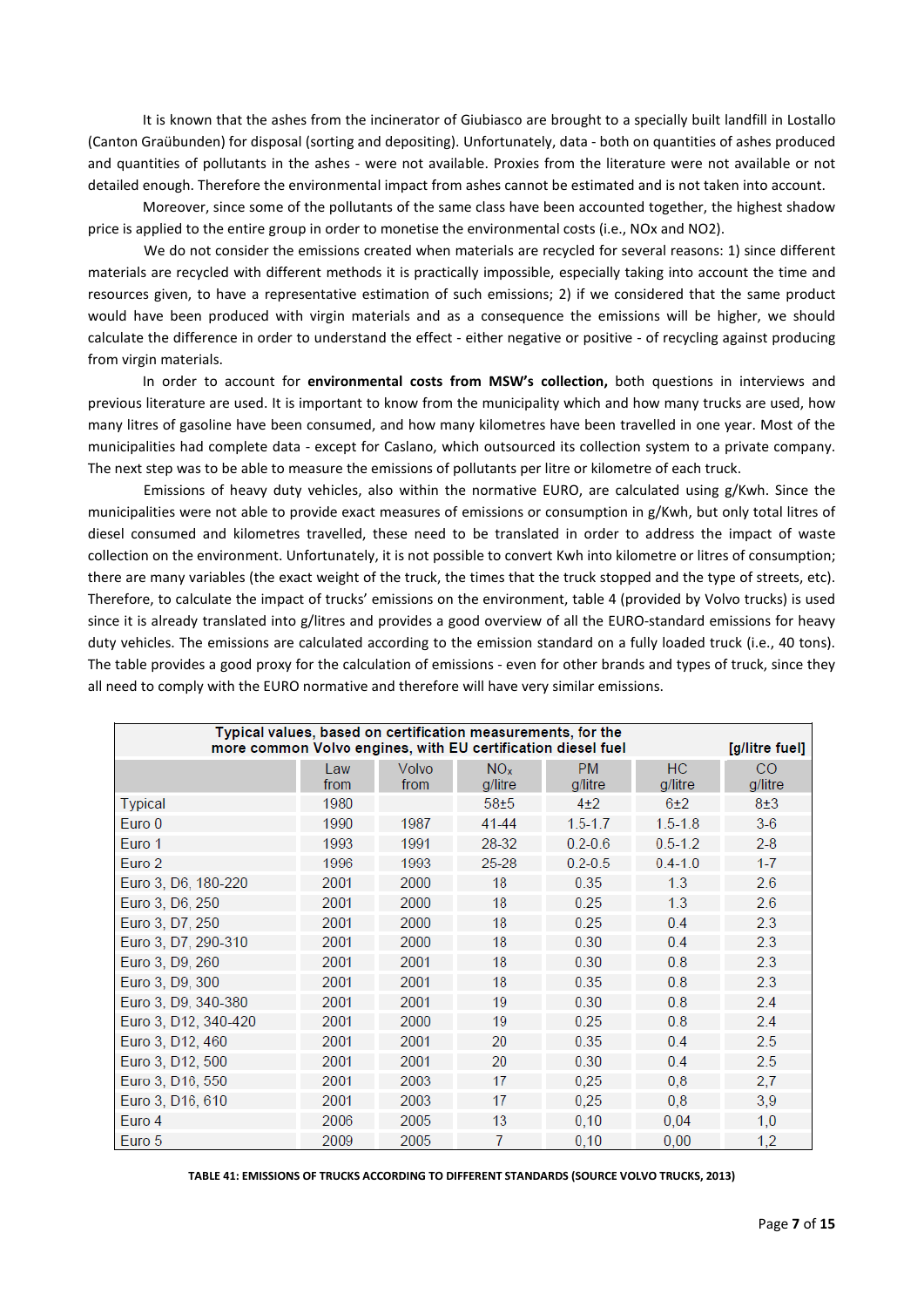Grams of emissions per litre are then multiplied by the total litres used by each truck. Once the total grams per litres of each pollutant are obtained, these are multiplied by the shadow prices - as for the emissions for incinerator (de Bruyn et al, 2010). Shadow prices of damage cost are taken from figure 1, and are as follows:

- NOx: 10.6 euros/kg
- PM: 22.6 euros/kg
- HC: 0.278 euros/kg
- CO: 0.026 euros/kg

Since data about litres consumed and kilometres travelled were generally available only aggregated - not for each truck - these have been divided equally among the number of trucks. Moreover, in the case of Caslano and Bellinzona, only kilometres and not litres were available; in this case, the average consumption of a truck is used. Despite the fact that usually the average consumption of an heavy duty truck is considered to be around 40 litres for 100 kilometres (see figure 2), in the research, an average consumption of 70l/100km is used in order to convert kilometres travelled into litres consumed. The reasons are several: firstly, the average of 40l/100km is calculated on highway trips and thus the diesel consumption is significantly lower than on an urban trip; secondly and most importantly, by dividing the stated litres consumed by the stated kilometres travelled of the other municipalities (Lugano and Locarno), the ratio of 70l/100 kilometres was obtained in both cases.

The last consideration is that costs - both economic and environmental - for collection depend widely on the geographical characteristics of the municipality, as well as on the type and number of vehicles used to provide the collection service.



**FIGURE 21: AVERAGE CONSUMPTION OF HEAVY-DUTY TRUCKS ON HIGHWAY (SOURCE: NYLUND, N & ERKKILA, K., 2005)**

**Illegal dumping** includes illegal burning (e.g., in private fireplaces, gardens, etc.), illegal disposal (in the forest, parking lots or other public spaces) and littering (Bischof et al, 2003, p. 23). Despite some publications recognising illegal dumping as a problem only in PAYT schemes' municipalities, as stated by Bischof et al (2003), illegal dumping in Switzerland concerns both municipalities with and without causal taxes. This is true especially if littering is considered. This is also confirmed by the interviews with different municipalities. In fact, it was not possible to recognise clear differences between PAYT and non-PAYT municipalities regarding quantities or costs for illegal dumping. Waste illegally dumped is often organic or bulky, and no episodes of garbage bags dumped in woods or burned in fireplaces have been recorded in the municipalities selected in recent years. On the contrary, bulky and organic waste is often dumped next to Ecopoints or Ecocentres - or in the wood in the case of organic waste. These episodes have been recorded in Lugano and Locarno, as well as Caslano and Bellinzona. The reasons for illegal dumping are often more related to scarcity of Ecopoints or Ecocentres, the inability to transport them or simple laziness - that is to say, it is not merely down to the high price for disposal due to the PAYT scheme.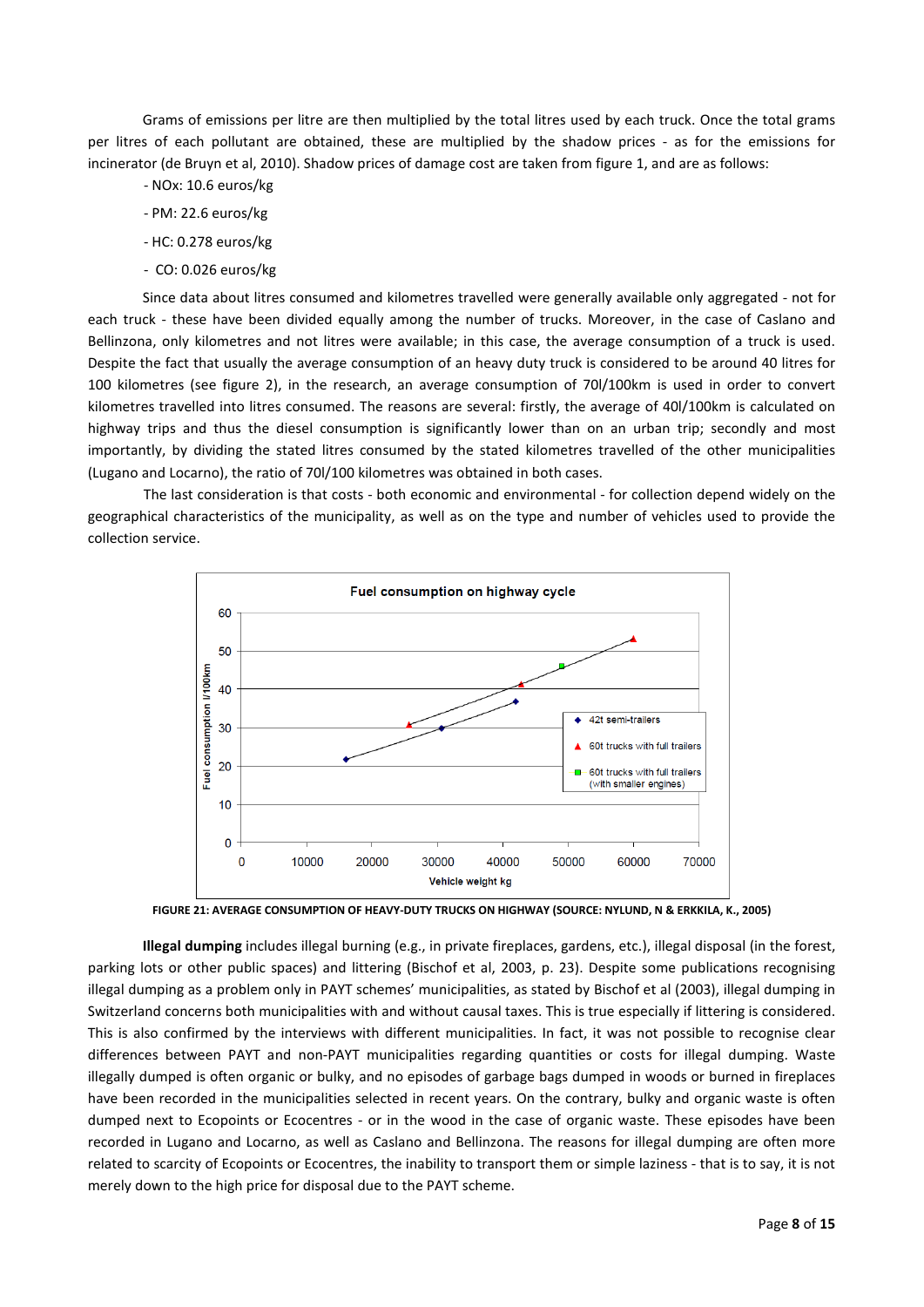Environmental costs from illegal dumping are very difficult to estimate and monetise. As stated by Fullerton and Kinnaman (1996), *"we could not provide direct measures of such behaviour, and we could not trust answers to direct survey questions about it either"* (p. 978). Moreover, the authors recognised that the social costs linked to illegal dumping vary with the method used (e.g., dumped, burned, littering). It was also not possible to use other costs as proxies, such as clean-up costs, since these were not accounted for or included within collection and disposal costs. Despite this, the literature provided good proxies for the estimation of illegal dumping.

Bischof et al. (2003) recognise that illegal dumping is present in both PAYT and non-PAYT municipalities, but is more incentivised in the former, at least to begin with. The authors estimated that the quantities of waste illegally dumped constitutes between 1% and 2% of the total MSW. Moreover, in canton Ticino, the Dipartimento del Terriotrio estimated that the amount of waste illegally burned was around 2,500 tons (Zulliger, 2008). Considering the 170,033 tons of waste produced in Ticino in 2008, the waste illegally burned is around 1.5%. Lastly, as estimated by the "clean-up" organisation, "Let's do it"<sup>[14](#page-8-0)</sup>, the total amount of waste illegally dumped in 2010 in Switzerland was 26,033 tons. If this amount is divided by the total Swiss population in 2010, 7,826,153<sup>15</sup>, the total illegally dumped waste per capita is estimated at 3.3kg of residual waste per year. Considering the population and the total waste produced by the municipalities, the estimated<sup>[16](#page-8-2)</sup> waste illegally dumped is between 0.5% and 1% depending on the municipality.

Taking into account the above, in order to monetise the environmental costs of illegal dumping in the research, a percentage of between 0.5% and 2% is applied to the total quantity of MSW of the municipality under analysis. In order to decide on the extent of illegal dumping, and therefore to apply these percentages, specific qualitative questions were asked during municipalities' interviews, households' surveys and questions to employees. Moreover, first-hand explorations of the territory were made to verify the qualitative data collected.

Other proxies, such as clean-up costs, could not be used, mainly because of the lack of detailed data. These data were collected separately by the municipalities only when special events occurred (e.g., illegal deposit of pneumatics in Locarno). The costs of everyday illegal dumping are either integrated within collection costs or general maintenance costs.

In order to monetise the cost of illegal dumping, emissions from the incinerator are applied on the estimated quantity of MSW illegally dumped and shadow prices are applied, as showed above for environmental costs. Despite the fact that environmental damage from waste illegally dumped may not be the same as the environmental impact from the incinerator, no better proxies were available. This is mainly due to the different methods and locations of illegal dumping (e.g., burning, disposal in woods, along rivers, etc.) and the unavailability of data to exactly describe the environmental impact for each method and location. For example, according to Svizzera Energia, waste burned in fireplaces emits one thousand times (for dioxins and furans) more pollutants than those burned in incinerators, since there are no filters. Data on the impact of the other pollutants are not available; therefore it is difficult to estimate the real environmental impact. Moreover, it was not possible to know the exact amount of waste burned within the total quantity of MSW illegally dumped and, as stated by all the municipalities and by the UFAM (2012), waste burned in private facilities has been largely reduced since the 1980s and is almost non-existent. For this reason it is assumed that waste burned constitutes a very small part of the already small tendency of illegally dump waste and therefore its environmental costs are calculated on a normal emission level.

Other costs related to illegal dumping, such as surveillance or awareness campaigns, are also take into account under the label of enforcement costs.

**Waste tourism** is the action performed by households of transferring waste from a municipality (usually with a PAYT or higher casual tax) to another (without PAYT or lower casual tax). Waste tourism is considered to be at least partially responsible for the reduction of MSW's quantities (Fullerton & Kinnaman, 1996; Linderhof et al, 2001) and has been recognised as the main concern for municipalities wishing to introduce a PAYT scheme, or for non-PAYT municipalities which have neighbouring municipalities with PAYT schemes (Allers and Hoeben, 2010).

**.** 

<span id="page-8-2"></span><span id="page-8-1"></span>

<span id="page-8-0"></span><sup>&</sup>lt;sup>14</sup> http://www.letsdoitworld.org/<br><sup>15</sup> World Bank (2012)<br><sup>16</sup> Calculated by multiplying 0.0033 tons by the population. The result is multiplied by 100 and divided by the total amount of MSW collected in order to have the percentage of MSW illegally dumped in the municipality.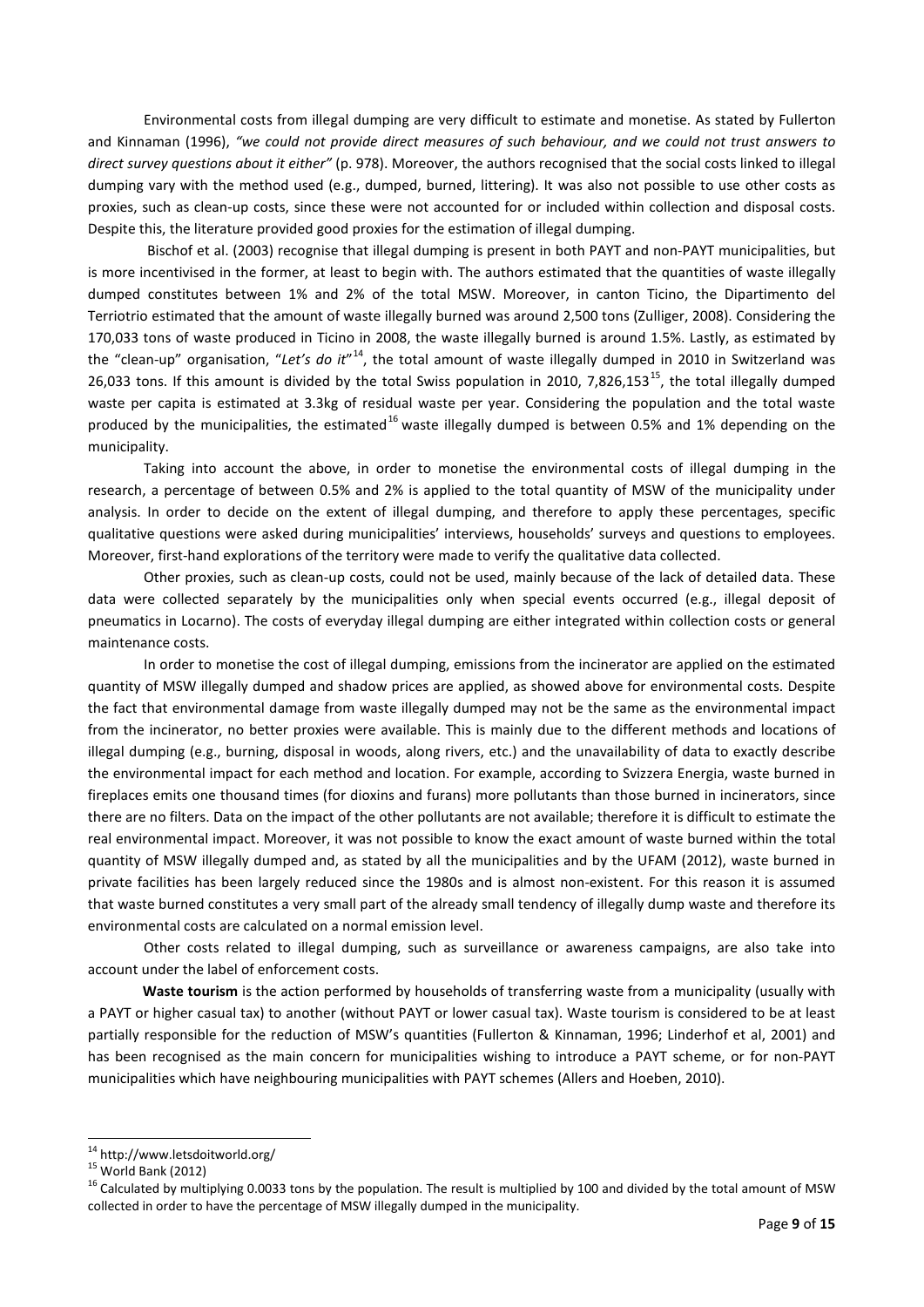It is assumed that this transfer of waste does not create particular environmental damage<sup>17</sup>, at least in canton Ticino, since garbage is dumped near to underground containers. Instead, this reflects in the form of higher (or lower) collection and disposal costs for municipalities without (or with) a PAYT scheme. Therefore waste tourism is in fact a redistribution of economic costs among municipalities. Nevertheless, it is essential to account for the impact of waste tourism, since the municipality boundaries are taken as boundaries within the research (see section 3.2).

Two types of cost related to waste tourism are recognised: enforcement, and collection/disposal costs. Enforcement costs, such as surveillance, can be directly measured in interviews. Direct measures of higher or lower collection and disposal costs were not available.

In order to overcome the lack of direct measures, literature on waste tourism is investigated. Studies that directly estimated waste tourism are very scarce. The most useful input comes from the study of Linderhof et al. (2001), who investigated the effect of a weight-based system in the municipality of Oostzaan (The Netherlands). They estimated that in the case study, around 4-5% of the total MSW was diverted through waste tourism. This corresponds to approximately 13-17% of the total reduction of MSW (Dijkgraaf and Gradus, 2003). A similar result (5%) is presented by Harry Clarke (2006) in his blog, focusing on the United States.

Other studies did not directly estimate the amount of waste transferred to neighbouring municipalities, and found waste tourism to be statistically insignificant (Bucciol et al, 2011; De Jaeger and Eyckmans, 2012; Dijkgraaf and Gradus, 2003), or only significant for specific types of waste (Allers and Hoeben, 2010). These studies were useful though, since they showed the importance of considering specific characteristics of neighbouring municipalities: the schemes applied (PAYT or non.-PAYT), the prices, distances and sizes.

In order to estimate the impact of waste tourism, the characteristics of neighbouring municipalities are first considered, in order to explore the potential extent of waste tourism in a qualitative way<sup>[18](#page-9-1)</sup>. If relevant differences are found, the percentage estimated by Linderhof et al (2001) is applied, according to the qualitative assessment<sup>19</sup>.

For PAYT municipalities (Bellinzona and Caslano), the highest and lowest reduction in MSW from the introduction of the PAYT scheme is considered. The highest reduction usually corresponds to the year(s) immediately after the introduction of the PAYT scheme, since households are more prone to waste tourism and illegal dumping in the first years (Bischof et al, 2003). The highest and lowest reductions are considered in order to have an estimation of the potential range of waste tourism's impact. The average reduction from the year of introduction until today was not a reliable measure; after the first few years, MSW may have actually increased or reduced only slightly. Therefore the average measure will show a really small average reduction, which in turn will result in an underestimation of the potential impact of waste tourism.

The percentage chosen is then applied on the highest reduction, and the total amount of MSW diverted to waste tourism is calculated. Lastly, in order to monetise this cost, the average<sup>[20](#page-9-3)</sup> cost per ton of MSW is considered and multiplied by the quantity previously calculated.

For non-PAYT municipalities, the lowest and highest decrease in MSW is calculated for each neighbouring PAYT municipality. It is assumed that the decrease in MSW due to waste tourism is spread across all municipalities without PAYT, proportionally according to their size (in terms of population). For simplicity and because of the lack of detailed data, this proportion is calculated on the configuration of municipalities' schemes in 2011<sup>21</sup>.

The costs are added in the case of a PAYT municipality exporting its waste, and reduced in the case of a non-PAYT municipality importing waste. This adjustment is important to allow for a better representation of the social efficiency of the different schemes. In fact, since with waste tourism, costs are transferred among municipalities, this can be seen as an efficiency transfer and therefore must be adjusted.

<span id="page-9-0"></span><sup>&</sup>lt;sup>17</sup> Excluding higher emissions, due to the higher frequency of collection and therefore higher emissions from collection vehicles.

<span id="page-9-2"></span><span id="page-9-1"></span><sup>&</sup>lt;sup>18</sup> Additional qualitative data is collected through municipalities' interviews.<br><sup>19</sup> 13% if small differences in characteristics between the municipality considered and neighbouring municipalities, or 17% if the characteristics are very different.<br>
<sup>20</sup> The period from the introduction of the PAYT scheme until 2011 is taken to calculate the average.

<span id="page-9-4"></span><span id="page-9-3"></span><sup>&</sup>lt;sup>21</sup> Not all the municipalities introduced the PAYT scheme in the same year. Therefore it is possible that in the past waste tourism was spread by fewer municipalities to more of them. This may also be the reason for the fact that, in the past, municipalities without PAYT schemes were less concerned by waste tourism.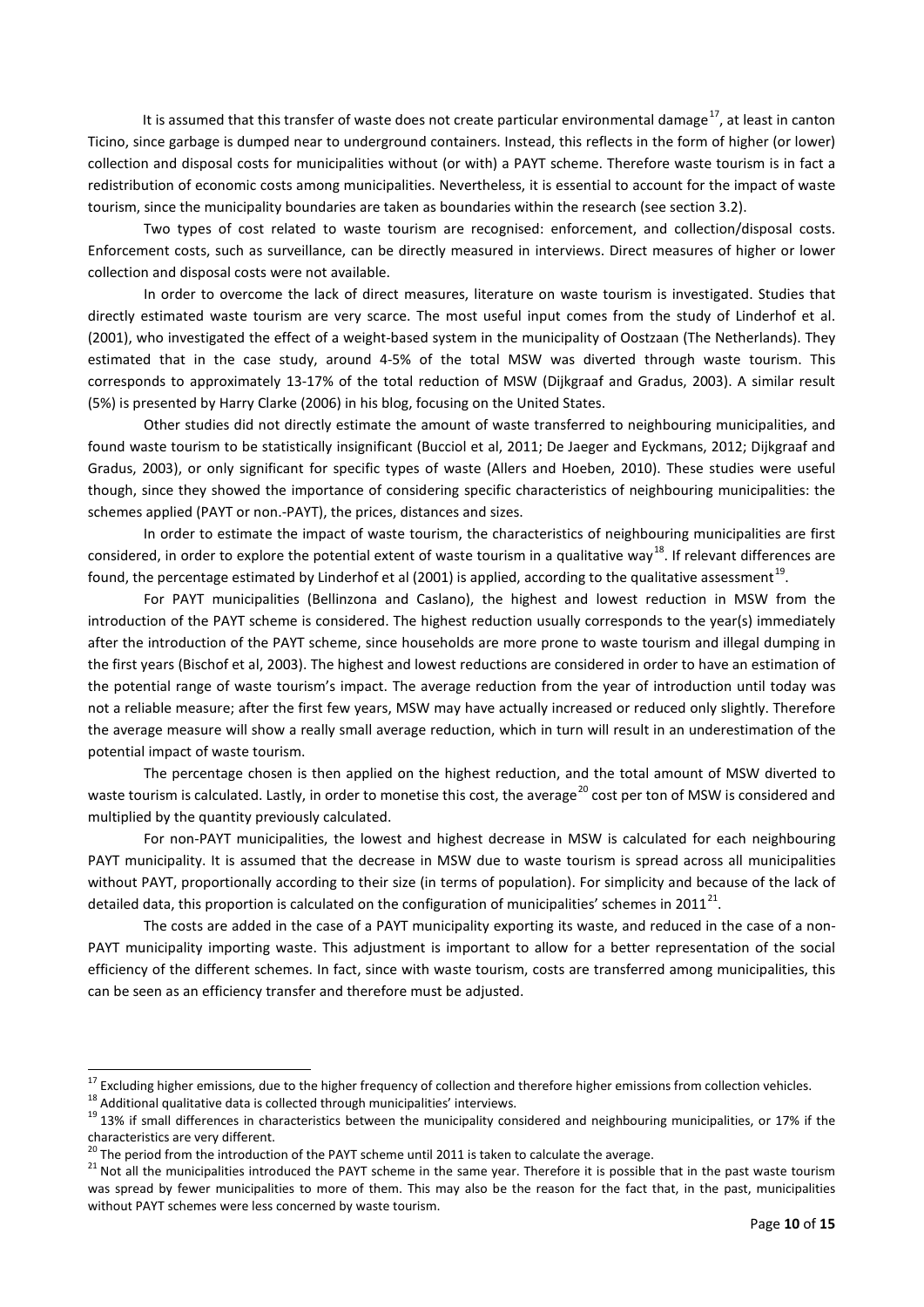Data about total quantities of MSW, total costs and population are taken from the cantonal census on waste (Repubblica e Cantone Ticino, 2011) $^{22}$ .

**Households' time and costs for separating and transporting recyclable materials** to Ecopoints. In this section, two main costs are accounted for: separation and disposal costs. In order to be able to monetise the costs incurred by the households in the different municipalities, four variables need to be measured: distance, time, frequency and delivery costs.

Data about distance and time have been collected both by direct calculation and through households' statements. Frequency and delivery costs have only been measured through household questionnaires. This double measure is adopted in order to give more validity to the data used.

**Disposal costs.** Distances and time are calculated only for those places where households dispose only separate waste, therefore if both containers for recyclable waste and residuals are available in an Ecopoint, this is not taken into account since it is assumed that a household would travel in any case - either if waste was separated (in different bags) or not (in only one bag) - to dispose residual waste. Therefore this does not constitute any extra travel cost or extra time. Distance and time to Ecopoints are given but in general only distances and time to Ecocentres are used in order to calculate households' costs. In order to increase the validity two different methods for measuring distances and time are used.

First data about the exact location of the Ecopoints and Ecocentres are collected through municipalities' interviews. These data are then used to calculate, on an electronic map (Google Maps), the maximum distances between two Ecopoints (all the combinations), or between Ecopoints/Ecocentres and the furthest points in the city. In this way data about the maximum and minimum distance in meters, and time in minutes, are collected. An interval between the maximum and minimum measure is built in a spread sheet with gaps of 50-100 meters and half-minutes. The mean value within the max/min interval is calculated in order to have a measure of the average distance and time that a household in the municipality needs to travel to dispose its separated waste. The mean value is then multiplied by two in order to have a round-trip measure.

The same variables were also measured through direct questions to households. The aim was to understand the distance of each household from the place where they bring separated waste and the time spent on travelling, disposing separated waste and returning home. Therefore, while the calculated time only accounts for the trip, the measured time also accounts for the time which households spent on actually disposing their waste. Moreover, households were also asked to express their opinion about the costs to deliver the waste according to their frequency, distance, fuel consumption, reasons of the trip, etc. If households do not travel with the specific purpose of disposing their waste (for example, if they already travel to go to work or for other activities) it is assumed that the costs of delivery are zero. In order to monetise the time, a question measured their WTP in order to reduce waste-related activities of ten minutes (and therefore have ten minutes of extra free time).

**Separation costs** are measured by the monetisation of the time spent by each household on separating their waste. In order to measure this, the only possibility was direct questions to households. The time spent is then multiplied by the average WTP. In order to have homogeneous and precise measures - and therefore to be able to calculate yearly costs - the frequency with which households travel to Ecocentres in order to dispose their separated waste is measured through households' questionnaire.

Total costs are first presented per household in one day; these are then multiplied by the number of days and the number of households in the municipality, to reach a total social cost in one year.

Due to the fact that data from households were more complete (see time for disposal), and that calculated and measured distances and time were very similar, the data from households' questionnaires are used to calculate costs. The calculated data are used only to have an idea of the accuracy of households' statements.

Since the questionnaire included mostly answers with a range of time or space (see Annexes I and II), the measures and the results about time and costs are presented in a range of maximum and minimum. A complete overview of descriptive statistics and graphs for every variable measured within the survey is available for all four cases in Annex III.

**.** 

<span id="page-10-0"></span><sup>&</sup>lt;sup>22</sup> For more information see Annex III.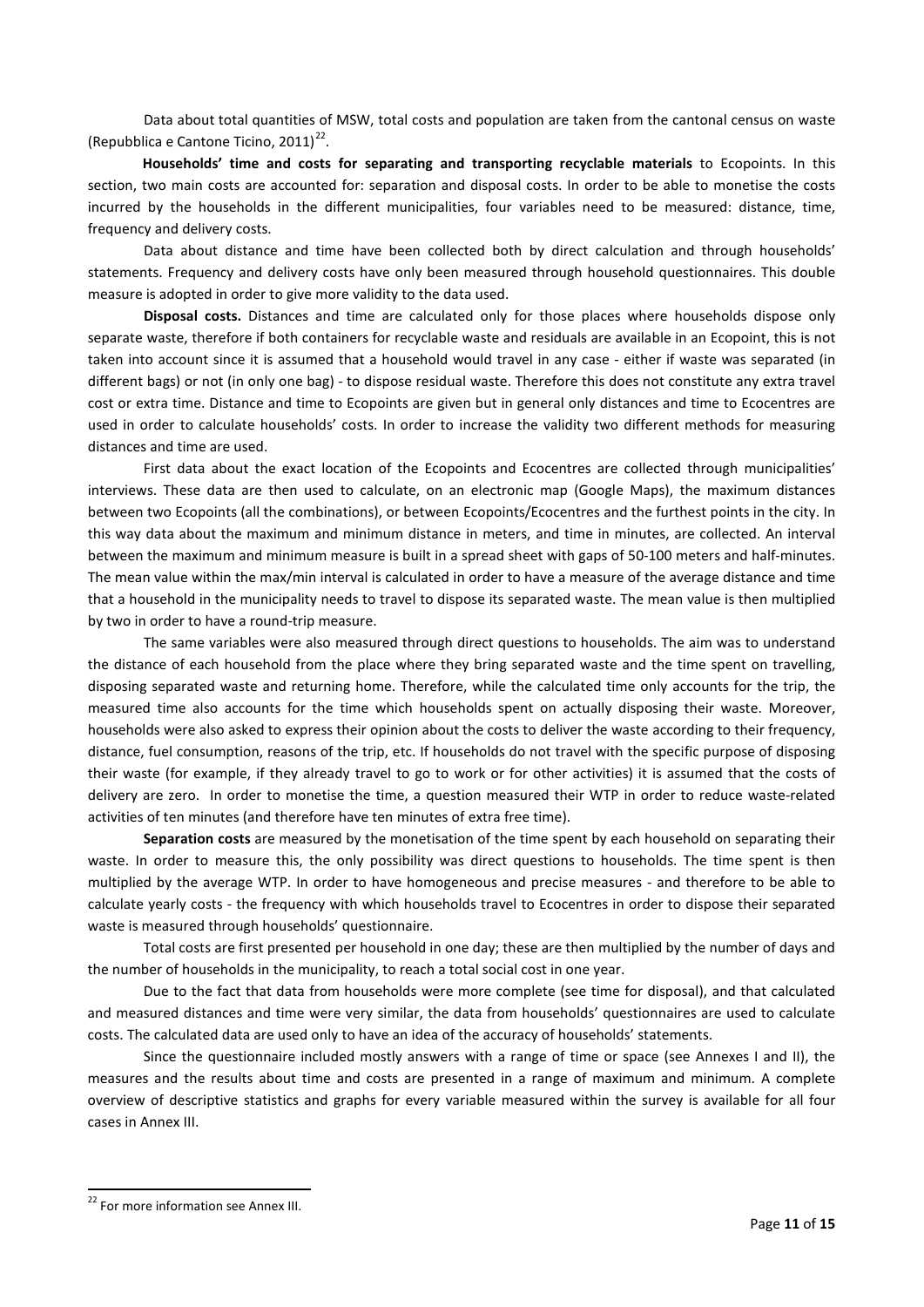**Discounting.** In order to account for the investment's risk, a discounting rate of between 4% and 5% is applied to investment costs within the two PAYT municipalities. A complete explanation and comprehensive justification for the choice of the percentages can be seen in section 3.3 of the main research text.

Investment costs are directly measured through municipalities' interviews and municipal publications (messaggi municipali). There is no need to monetise these costs, since they are already expressed in monetary terms.

**Other costs** include the costs of parallel programs, costs for awareness initiatives, costs for informing households about days of kerbside collection, or any other costs related to the WMS not recorded in one of the categories presented above. These are directly measured within the different municipalities.

## 2.2 BENEFITS

**.** 

**Energy produced through waste:** since the MSW disposed is transformed into energy through combustion in the incinerator, some benefits arise from the energy created (**waste-to-energy**). This benefit can be measured through market evaluation. In order to do this, the total quantity of waste sent to the incinerator (in tons) is considered and multiplied by the quantity of Kw/h of electricity and/or Kj of heat produced by one ton of waste. In a second step, the total Kw/h and/or Kj produced is multiplied by the average selling price of one Kw/h or Kj. The total costs are then subtracted from the gross profits to obtain the net profits. In order to collect data on the production of electricity and heat, specific questions will be posed to the ACR and incinerator of Giubiasco.

In one year, the Giubiasco's incinerator is able to produce 100,000-120,000 MWh of electricity. 20,000 MWh are used to satisfy internal energetic needs, and the rest is put into the grid and sold at market price. Since in 2011 the total amount of waste disposed in Giubiasco was 154,924 tons, the electricity produced for each ton was around 0.78Mwh/ton or 780Kwh/ton. Therefore the contribution of each municipality to the production of electricity is calculated simply by multiplying 780Kwh by the amount of waste (tons) that the municipality produced. The result is then multiplied by the electricity's average selling price to households - 20cts/Kwh in 2012 (DATEC, 2013). In this way it is possible to obtain the gross income. To have an exact measure of the net profits that can be attributed to the

| <b>Source</b>                                                                                                                        | Operating costs per ton<br>of incinerator (original                                     | Operating costs per<br>ton of incinerator |
|--------------------------------------------------------------------------------------------------------------------------------------|-----------------------------------------------------------------------------------------|-------------------------------------------|
|                                                                                                                                      | value)                                                                                  | $(LHF)^{\frac{23}{23}}$                   |
| Durham Environmental<br>Watch (Gasser, L, 2011)                                                                                      | 115\$ - 139\$                                                                           | $109 - 131$                               |
| Pembina Institute (2007)                                                                                                             | 102\$ - 168\$                                                                           | $96 - 158$                                |
| Carroll<br>County Times<br>(Bruce Holstein, 2011)                                                                                    | 60\$                                                                                    | 57                                        |
| The World Bank (1999)                                                                                                                | 86\$<br>(with<br>150,000<br>tons/year capacity)                                         | 81                                        |
| Daniel Rolph Schneider,<br>Dražen Lončar and Željko<br>Bogdan (2010)                                                                 | 53, 52 euro - 64,27 euro<br>$(100,000$ tons/year<br>capacity)                           | $65.3 - 78.4$                             |
| de<br>Agence<br>l'Environnement et de la<br>Maitrise de l'Energie<br>(ADEME, 2011)                                                   | 88 euro - 94 euro (with<br>depreciation)<br>71 euro - 76 euro (without<br>depreciation) | $107 - 115$                               |
| Le courrier des maires<br>(1998)                                                                                                     |                                                                                         | $150 - 250$                               |
| Autorità regionale per la<br>vigilanza dei servizi idrici e<br>rifiuti<br>di gestione dei<br>urbani Regione Emilia<br>Romagna (2004) | 80 euro (with 150,000<br>tons/year capacity)                                            | 98                                        |

municipality, the operating cost per ton must be subtracted. Since data about operating costs of the incinerator of Giubiasco were not available due to confidentiality, literature is used as a proxy. Within the literature, operating costs of incinerators vary greatly according to the size and the technology adopted. Table 5 shows a summary of the results found in the literature:

The average operating costs per ton of an incinerator found in the literature is 153.5 CHF/ton. The average cost is calculated within the interval between the minimum value found (57 CHF) and the highest (250 CHF). This can be considered a realistic measure of the cost of the incinerator of Giubiasco, since cutting-edge technologies and

#### **TABLE 5: LITERATURE REVIEW OF OPERATING COSTS OF DIFFERENT INICNERATORS**

<span id="page-11-0"></span> $^{23}$  In order to translate the original value, the exchange rates at the date 25.03.2011 have been used. These are 0.944 for US dollars and 1.22 for euros.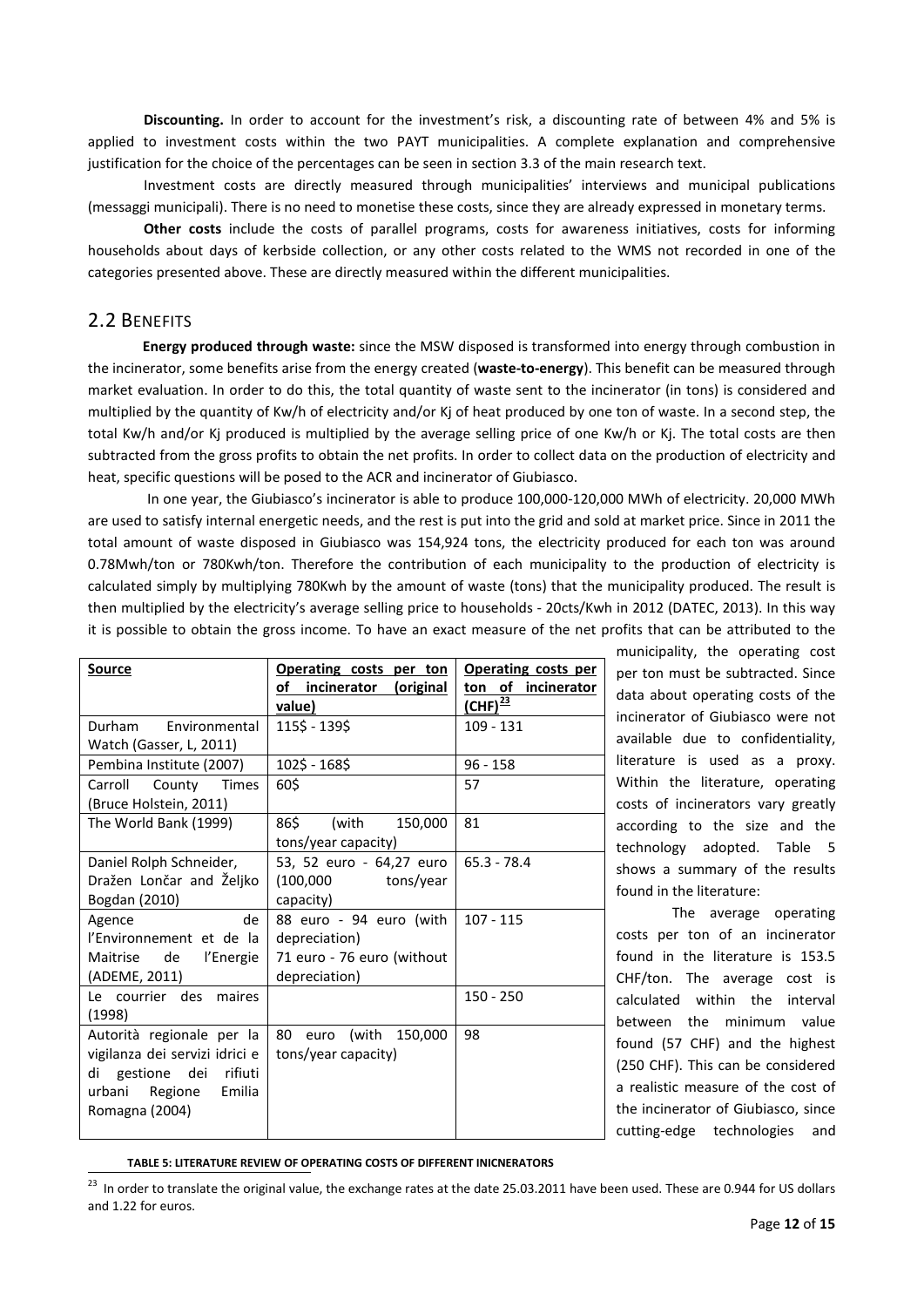high capacity may lead to above-average cost.

**Profits for recyclable materials** sold. The recyclable materials collected by the municipalities do not only generate costs, but are often sold to third-party companies - for a profit - which will eventually treat and reuse them. Clearly municipalities with higher rates of recycling will obtain higher profits and thus higher social efficiency (at least in respect of this variable). This benefit can be directly measured, since it is presented in the municipality balance sheet. As already stated above, it is important to recognise the materials, since different materials produce different benefits. Usually metals and aluminium have the highest profitability (on average 150 CHF/ton). In second place in order of profitability is glass. The municipalities actually have to pay to dispose glass, but since a proactive tax is refunded by VetroSuisse<sup>[24](#page-12-0)</sup>, the net profits are roughly 50 CHF/ton. Paper is also profitable when disposed, and produces from 30 to 60 CHF/ton of profits depending on the level of separation. In fact, if paper is separated from carton, the price paid is higher. Finally plastic P.E.T. disposal does not produce any profits (or costs) since it is responsibility of the seller (i.e., convenience stores) to dispose, treat and recycle it<sup>25</sup>.

### 2.3 PM-ITEMS

As mentioned above it is possible that some of the effects are influential for social efficiency, but cannot be monetised or quantified in a reliable manner. These effects are not excluded from the CBA but instead are quantified as far as possible and taken into account in a qualitative way. In order to account for these costs, specific questions will be posed during interviews and questionnaires.

**Increased equity in paying for the service (PM+)**. After the implementation of a PAYT scheme, equity in paying for the MSW management service is enhanced. This in turn will lead to a better situation for one part of the society (those who were paying a lump sum that was more costly than the actual service used) but worse for other individuals (those who were paying a lump sum and using more of the collection and disposal service). In this situation, the costs of those people producing more MSW than what they were paying for are partially sustained by those who produced less MSW and thus used less of the service they paid for. This equity effect is, in fact, a distributional effect within the society. The problem is deciding how to account for this effect. The potential Pareto criterion can be very difficult to apply and hypothetical questions may result in a positive response from those people who would see an improvement from the introduction of PAYT schemes, and a negative response from those losing out. Monetising the effect by asking directly the WTP of households to increase the equity in paying the service may lead to the same results; those who produce less waste are WTP more than those who produce more waste. A specific question aimed to understand the importance of equity among the household is introduced in the questionnaire. This does not give an exact monetary measure of the value of equity, but just an indirect measure of its importance.

Because of all these issues the fact that the introduction of a PAYT scheme enhances equity is accounted as an established fact in prior scientific literature<sup>26</sup>, and therefore only qualitative considerations are made. Enhanced equity is therefore a qualitative element, accounted as a positive PM-item into the SCBA.

**Distributional issues (PM-)** (families with babies, low income and elders). Here, again, equity and fairness are the focal points. Is it fair to introduce a PAYT scheme? Surely it is, if we consider that PAYT schemes may enhance equity in paying for the service; but it is not, if we consider the adverse effect on large families with babies or those with a low income. How can the distribution of fairness be measured and monetised? Firstly, it is very challenging to measure the actual shares of society that will gain and lose in equity. Moreover, the monetisation of equity and fairness is an ethical issue and as such it is always subject to a lot of scepticism (see, for example, valuing human lives). For these reasons this distributional issue is taken into account only as a qualitative measure. For example, the extent to which municipalities recognise, and attempt to solve, the problem is asked (i.e., the number of families that experienced the problem and those that received help). The municipality's expenses for ad-hoc solutions given to lowincome families, or families with babies, such as free bags or lifetime discounts, can also be used as secondary measures of the extent of the problem. Moreover, other data from literature will serve as a proxy to identify and weight this effect.

<span id="page-12-2"></span><sup>26</sup> See section 3.6.

**.** 

<span id="page-12-1"></span><span id="page-12-0"></span><sup>&</sup>lt;sup>24</sup> http://www.vetroswiss.ch/.<br><sup>25</sup> These data have been collected during a preliminary interview with Ing. Di Gianfrancesco from the Dicastero servizi tecnici of the city of Lugano and may vary within the other municipalities.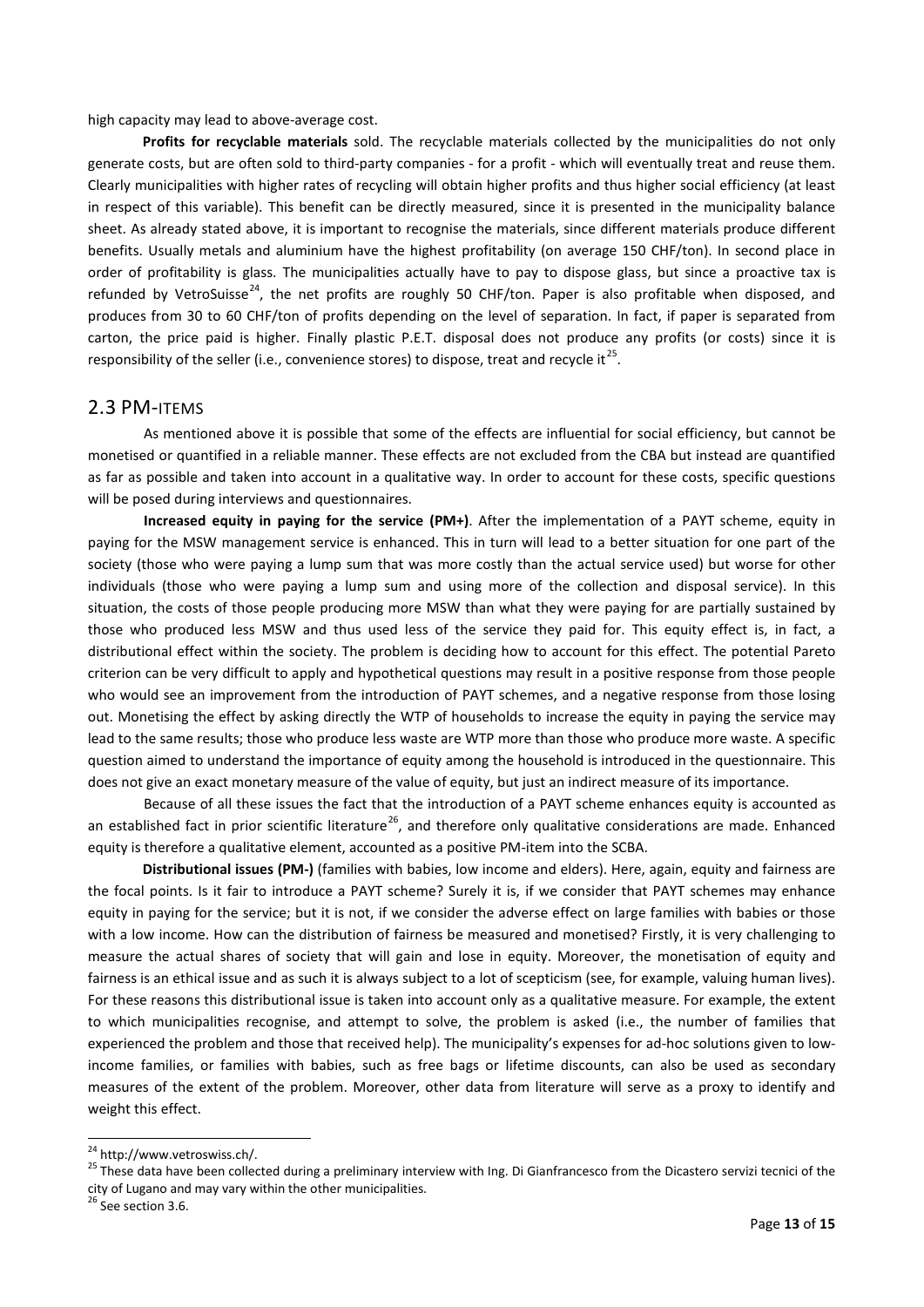# 2.4 EXCLUDED EFFECTS

It is necessary to make clear that, since a social perspective is used, many costs and benefits are excluded which could have counted if a program sponsor or individual target perspective were used. Take, for example, the taxes (either PAYT or lump sum) on MSW paid by households to the municipality. These would result in a net increase in welfare if the program sponsor perspective is adopted, but a net decrease if the individual target perspective is taken. On the contrary, if the social accounting perspective is used, these taxes do not represent a net welfare increase or decrease for the society, but only a redistribution of welfare.

**Losses for companies in the waste management sector (collection and disposal)** are considered a redistribution within the society. In fact, the reduction in profit of the incinerator of Giubiasco - a consequence of the reduction of MSW disposed - is reflected in lower costs for the municipalities and in turn fewer taxes from households are used for this purpose. Losses for companies that perform a collection service are present only where municipalities outsourced the collection service. In both cases, the redistribution is between the households and the private company, or between the households and the municipality.

**Virgin materials[27.](#page-13-0)** In the same way, the effects of increased recycling rates on virgin materials and related externalities are also not included in the CBA. Most of the benefits cross the geographical boundaries of the study.

**Ad-hoc solutions for families with babies and low incomes (direct transfer)[28.](#page-13-1)** Although issues related to potential negative effects of PAYT schemes on families with babies and low-income families have been recognised and accounted for as a PM-item, the costs of providing ad-hoc solutions, such as free bags, or other types of incentives are not included in the SCBA. They constitute a redistribution of welfare between municipality and households, and not a net change in welfare. Moreover some of the costs for formulating and administrating this ad-hoc solution are taken into account when measuring the total administrative costs.

| Costs                          | <b>Measure</b>            | <b>Monetisation</b>                    | Data source                  |
|--------------------------------|---------------------------|----------------------------------------|------------------------------|
| <b>MSW</b> collection costs:   | Direct money              | Monetised by the municipality          | Municipalities' interviews + |
| residual, bulky and recyclable | measurement               | (market prices)                        | Repubblica e Cantone         |
| waste                          |                           |                                        | Ticino (2011)                |
| MSW disposal costs: residual,  | Direct money              | Monetised by the municipality          | Municipalities' interviews + |
| bulky and recyclable waste     | measurement               | (market prices) (price of disposal per | Repubblica e Cantone         |
|                                |                           | ton depending on the material)         | Ticino (2011)                |
| Administrative, management     | Direct money              | Monetised by the municipality          | Municipalities' interviews + |
| and equipment costs            | measurement               | (market prices)                        | Repubblica e Cantone         |
|                                |                           |                                        | <b>Ticino (2011)</b>         |
| Environmental costs: from      | Shadow prices (emissions  | Total emissions from collection        | Municipalities' interviews + |
| collection                     | damage impact)            | vehicles X shadow prices               | Volvo Trucks (2013) + de     |
|                                |                           |                                        | Bruyn et al. (2010)          |
| Environmental costs: from      | Shadow prices (emissions  | Total emissions from waste sent to     | Municipality interview +     |
| disposal (incineration)        | damage impact)            | incinerator X shadow prices            | ACR interview +              |
|                                |                           |                                        | de Bruyn et al. (2010)       |
| Illegal dumping                | Proxies from literature + | (0.5-2% X total MSW) X emissions       | Municipalities' interviews + |
|                                | shadow prices for         | per ton X shadow prices                | literature $47+$             |
|                                | emissions damage impact   | + enforcement costs (market prices)    | de Bruyn et al. (2010)       |
|                                | (environmental costs)     |                                        |                              |
|                                |                           |                                        |                              |
|                                | Direct money              |                                        |                              |
|                                | measurement               |                                        |                              |
|                                | (enforcement costs)       |                                        |                              |
| Waste tourism                  | Proxy from literature     | 4-5% of total MSW (13-17% of total     | Linderhof et al. (2001)      |
|                                |                           | reduction)                             | $+$                          |
|                                | Direct money              | + enforcement costs (market prices)    | Municipalities' interviews   |
|                                | measurement               |                                        |                              |

The following tables summarise the costs and benefits, and the methods used for their monetisation.

<sup>&</sup>lt;sup>27</sup> See for example Sauer et al. (2008) and Taylor (2000).

<span id="page-13-1"></span><span id="page-13-0"></span> $^{28}$  See Rudin (2010); Hogg et al. (2006a,b); Skumatz (2002, 2008); Rapporto Mozione Stojanovic NO.3442